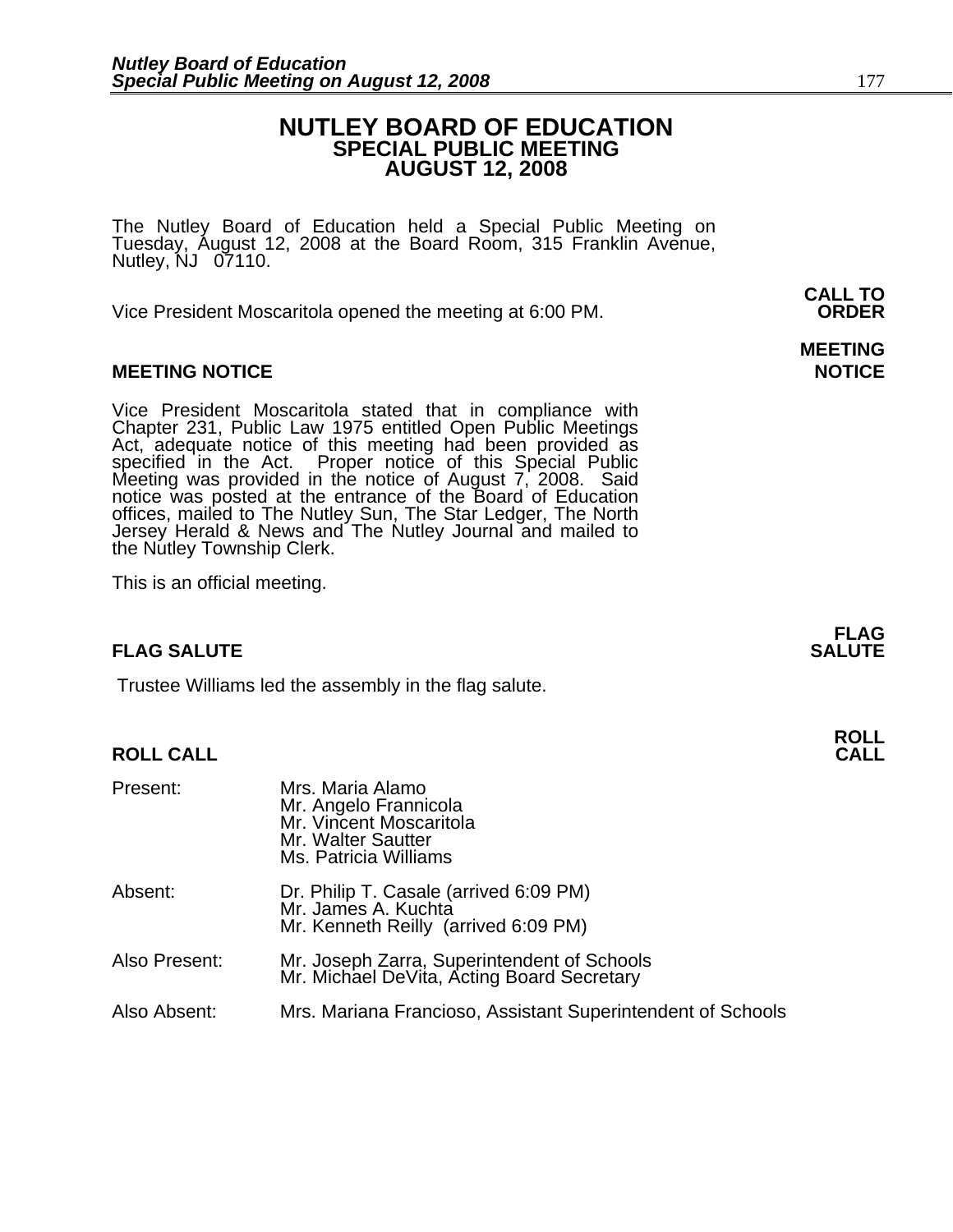# **MOTION TO ADJOURN TO EXECUTIVE SESSION**

At 6:05 PM Trustee Frannicola moved, and Trustee Alamo seconded, the following resolution:

WHEREAS, the Board of Education will be discussing matters exempt from public discussion pursuant to N.J.S.A. 10:4-12,

NOW, THEREFORE, BE IT RESOLVED that the Board of Education recess to Closed Executive Session at this time to discuss the following:

> Legal Matters Consideration of Vacant Board Seat

BE IT FURTHER RESOLVED that the results of the discussions will be made public by inclusion on the agenda of a subsequent meeting of the Board of Education or when the reasons for discussing such matters in closed session no longer exist.

The motion was approved by voice vote.

### **RECONVENE MEETING RECONVENE**

At 8:57 PM Trustee Frannicola moved, Trustee Williams seconded, and the Board unanimously approved by voice vote a motion to reconvene the public meeting.

# **ROLL ROLL CALL CALL**

- Present: Mrs. Maria Alamo<br>Mr. Angelo Frannicola Mr. Vincent Moscaritola<br>Mr. Kenneth Reilly Mr. Walter Sautter Ms. Patricia Williams Dr. Philip T. Casale Absent: Mr. James A. Kuchta
- Also Present: Mr. Joseph Zarra, Superintendent of Schools Mr. Michael DeVita, Acting Board Secretary

Also Absent: Mrs. Mariana Francioso, Assistant Superintendent of Schools

# **EXECUTIVE**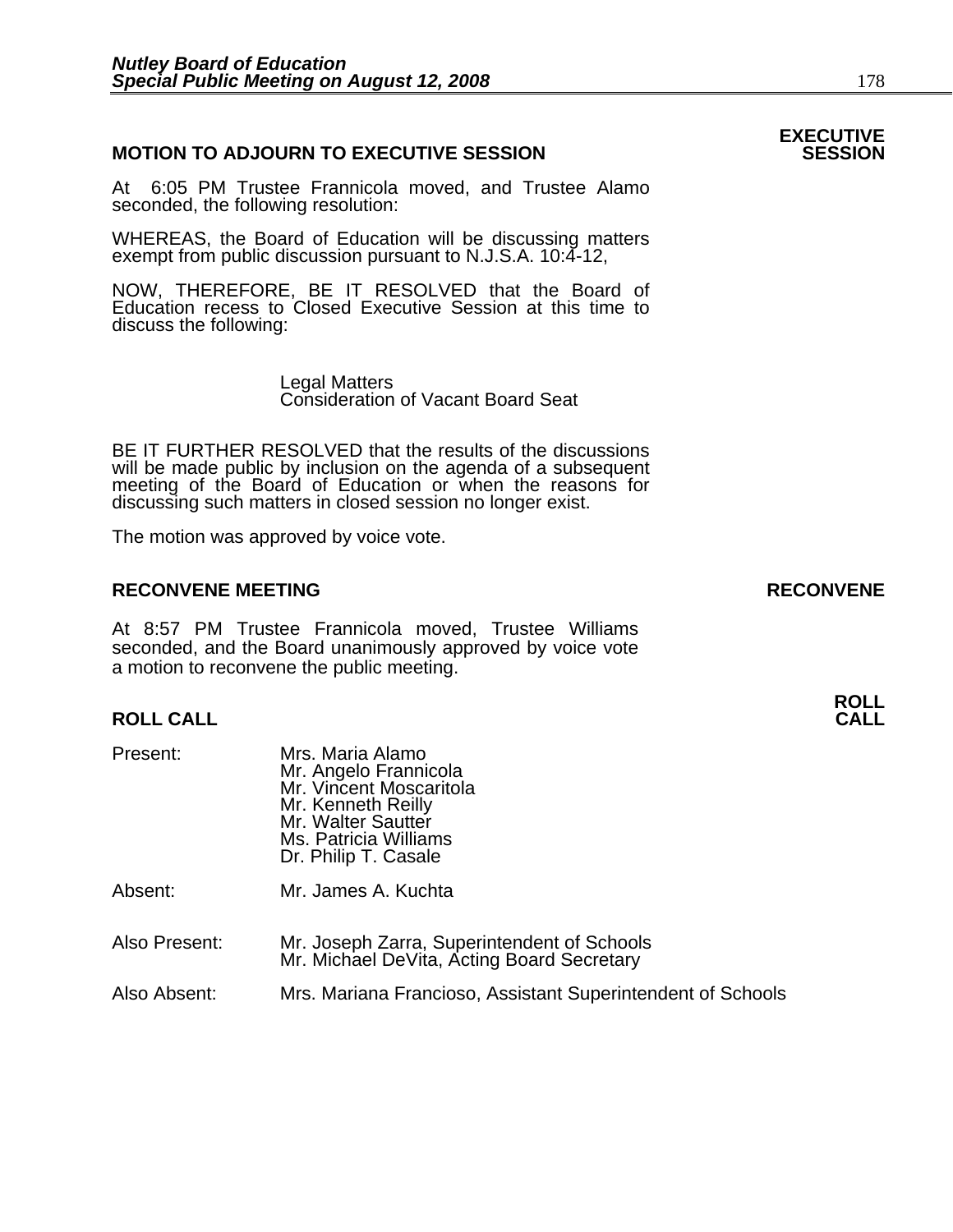Trustee Reilly explained the reason for Resolution 3 – Acceptance of CVM Proposals.

President Casale and Trustee Moscaritola explained reasons for Resolution 4 – Acceptance of Accounting Report and Resolution 6 – Approval of Letter to the State of NJ.

### **RESOLUTIONS:**

### **ADOPTION POLICY 1st READING A**

# 1. **ADOPTION OF POLICY (First Reading)**

Trustee Williams moved, and Trustee Frannicola seconded, the following resolution. Upon being put to a roll call vote the resolution was approved.

BE IT RESOLVED that the Board of Education adopts the following policies (first reading) on file in the Business Office (Schedule A):

- Bylaw 0143 Member Election and Appointment
- Bylaw 0144 Board Member Orientation
- Bylaw 0152 Board Officers
- Bylaw 0167 Public Participation in Board Meetings
- Policy 2320 Independent Study Programs
- Policy 2466 Needless Public Labeling of Pupils with Disabilities
- Policy 2631 New Jersey Quality Single Accountability Continuum (QSAC)
- Policy 3221 Evaluation of Non-tenured Teaching Staff Members
- Regulation R 3221 Evaluation of Non-tenured Teaching Staff Members
- Policy 6424 Emergency Contracts
- Regulation R 6424 Emergency Contracts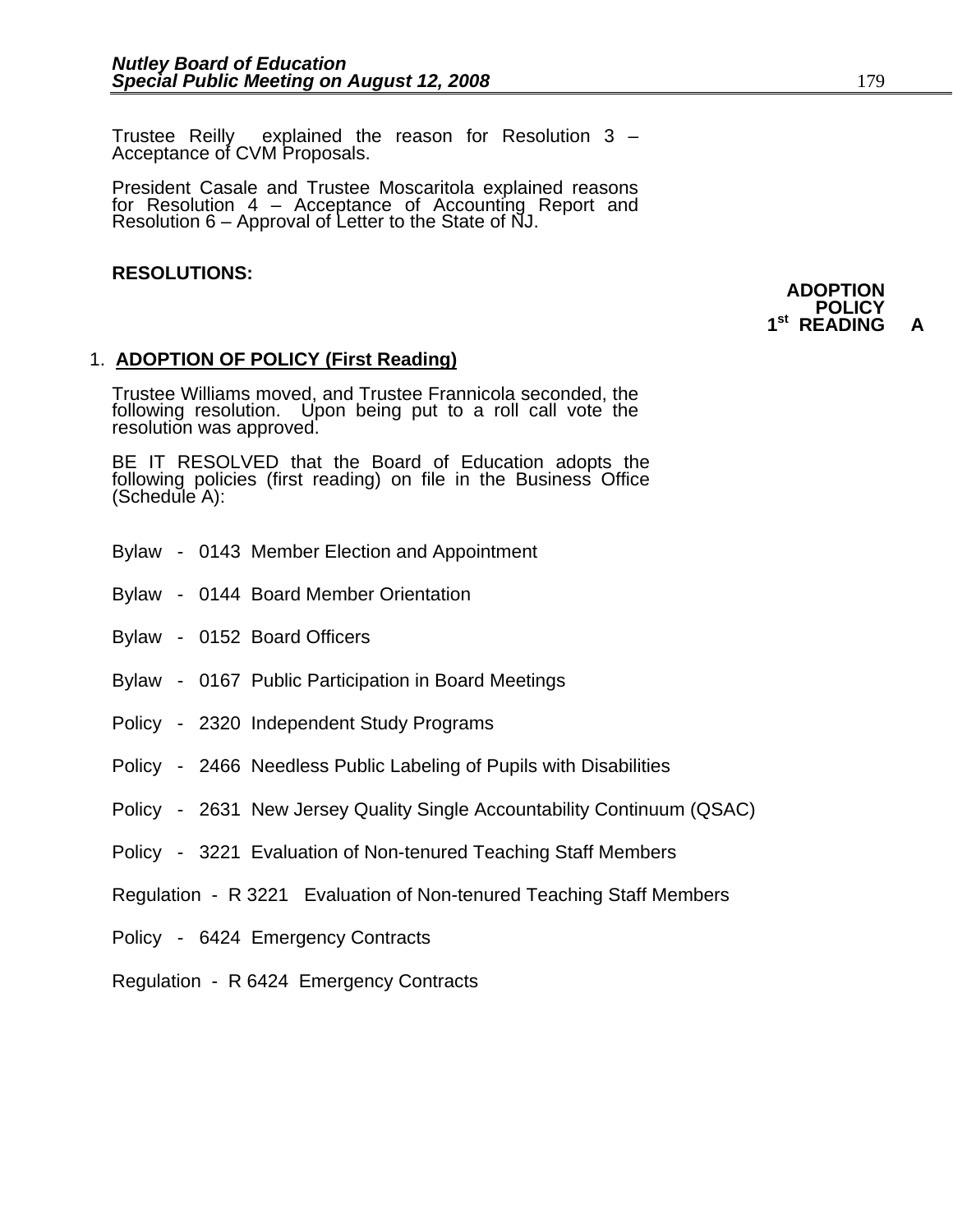# 2. **APPROVAL OF PARTIAL PAYMENT TO HILT CONSTRUCTION CO.**

Trustee Reilly moved, and Trustee Moscaritola seconded, the following resolution. Upon being put to a roll call vote the resolution was approved.

BE IT RESOLVED that the Board of Education approves partial payment in the amount of \$120,221.50 to Hilt Construction Co. for the Exterior Façade Repairs at Washington Elementary<br>School as per the recommendation of the Board's Engineer and<br>Construction Manager. **ACCEPT CVM** 

# 3. **ACCEPTANCE OF CVM PROPOSALS**

Trustee Alamo moved, and Trustee Williams seconded, the following resolution. Upon being put to a roll call vote the resolution was approved.

BE IT RESOLVED that the Board of Education accepts the proposal from CVM for the facade inspection and temporary stabilization repairs at Spring Garden Elementary School for a cost not to exceed \$18,000.

BE IT ALSO RESOLVED that the Board of Education accepts the proposal from CVM for related additional services for the 2006 Referendum – Repairs and Improvements to Spring Garden Elementary School with an estimated limit of \$10,000.

# 4. **ACCEPTANCE OF ACCOUNTING REPORT**

Trustee Frannicola moved, and Trustee Sautter seconded, the following resolution. Upon being put to a roll call vote the resolution was approved.

BE IT RESOLVED that the Board of Education accepts the independent accountants' report on applying agreed upon procedures for the review of the middle school, high school and elementary school capital projects as prepared by Lerch, Vinci & Higgins, LLP, Fairlawn, NJ. **PROPOSALS** 

 **APPROVE PARTIAL** 

**HILT CONST. CO.** 

**PAYMENT** 

# **ACCEPT ACCOUNTING REPORT**

**APPROVE FOOD SERVICE CO.** 

# 5. **APPROVAL OF FOOD SERVICE MANANGMENT COMPANY**

Trustee Sautter moved, and Trustee Frannicola seconded, the following resolution. Upon being put to a roll call vote the resolution was approved with the following exception:

Trustees Moscaritola and Reilly voted "No".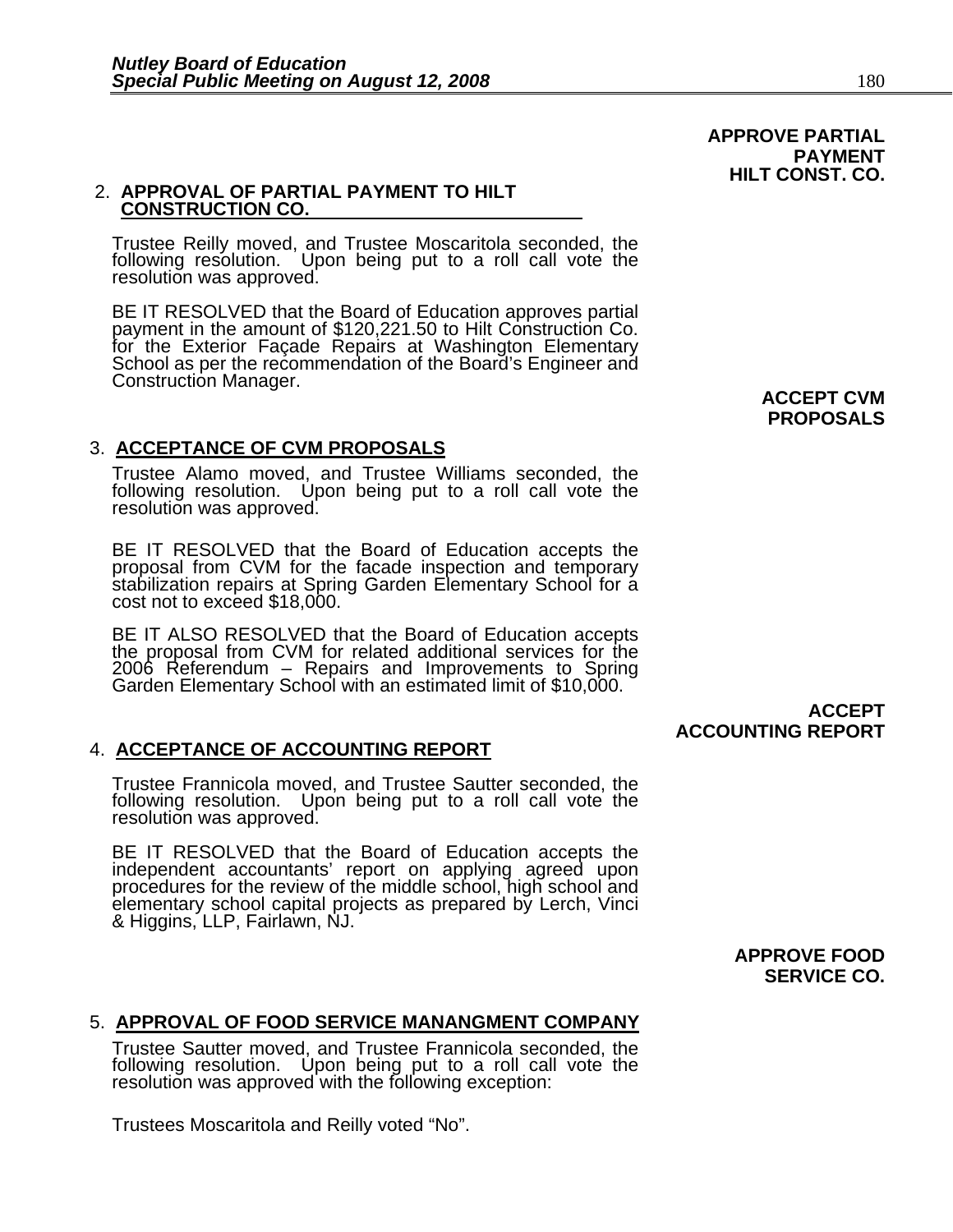BE IT RESOLVED that the Nutley Board of Education (herein referred to as the Local Education Agency) approve Dowling Food Service Management, Inc. (herein referred to as the Food Service Management Company) as its Food Service Management Company for the 2008/2009 school year.

BE IT FURTHER RESOLVED that the Food Service Management Company shall receive, in addition to the costs of operation, a fee of \$.065 per reimbursable meal and meal equivalent to compensate the Food Service Management<br>Company for administrative and management costs. This fee shall be billed monthly as a cost of operation. The School Food<br>Authority guarantees the payment of such costs and fee to the Food Service Management Company.

BE IT FURTHER RESOLVED that total meals are calculated by adding reimbursable meal pattern meals (breakfast, lunch and after school snack meals) served and meal equivalents. The<br>number of School Breakfast Program, After School Snack<br>Program, and National School Lunch program meals served to<br>the children shall be determined by actual count. Program meals served to the children, shall be divided by \$1.00 to arrive at an equivalent meal count.

BE IT FURTHER RESOLVED that the per meal management fee of \$.065 will be multiplied by total meals.

BE IT FURTHER RESOLVED that the Food Service Management Company guarantees the Local Education Agency a minimum profit of three hundred thirteen thousand six<br>hundred sixty dollars and thirty-five cents (\$313,660.35), before employee compensation, benefits and payroll taxes for the school year 2008/2009. This guarantee is contingent upon the guarantee requirements as stated below.

- Proposed pricing schedule as per RFP
- Proposed staffing schedule as per RFP
- Commodity levels stay consistent with current year
- Reimbursement levels stay consistent with current year
- District will have the number of feeding days as stated in the RFP
- District's enrollment and ADA will be at the levels as stated in the RFP
- There will be no limitations on the sale of menu items and a la carte items, except that they meet State and District Nutrition Policies
- Equipment and repairs will be paid by the District
- All current employees will be maintained, Dowling would employ a total of 1 Manager and 5 employees for a total of 6. These 6 employees would not count against the guarantee, neither would any additional employees as Nutley employees leave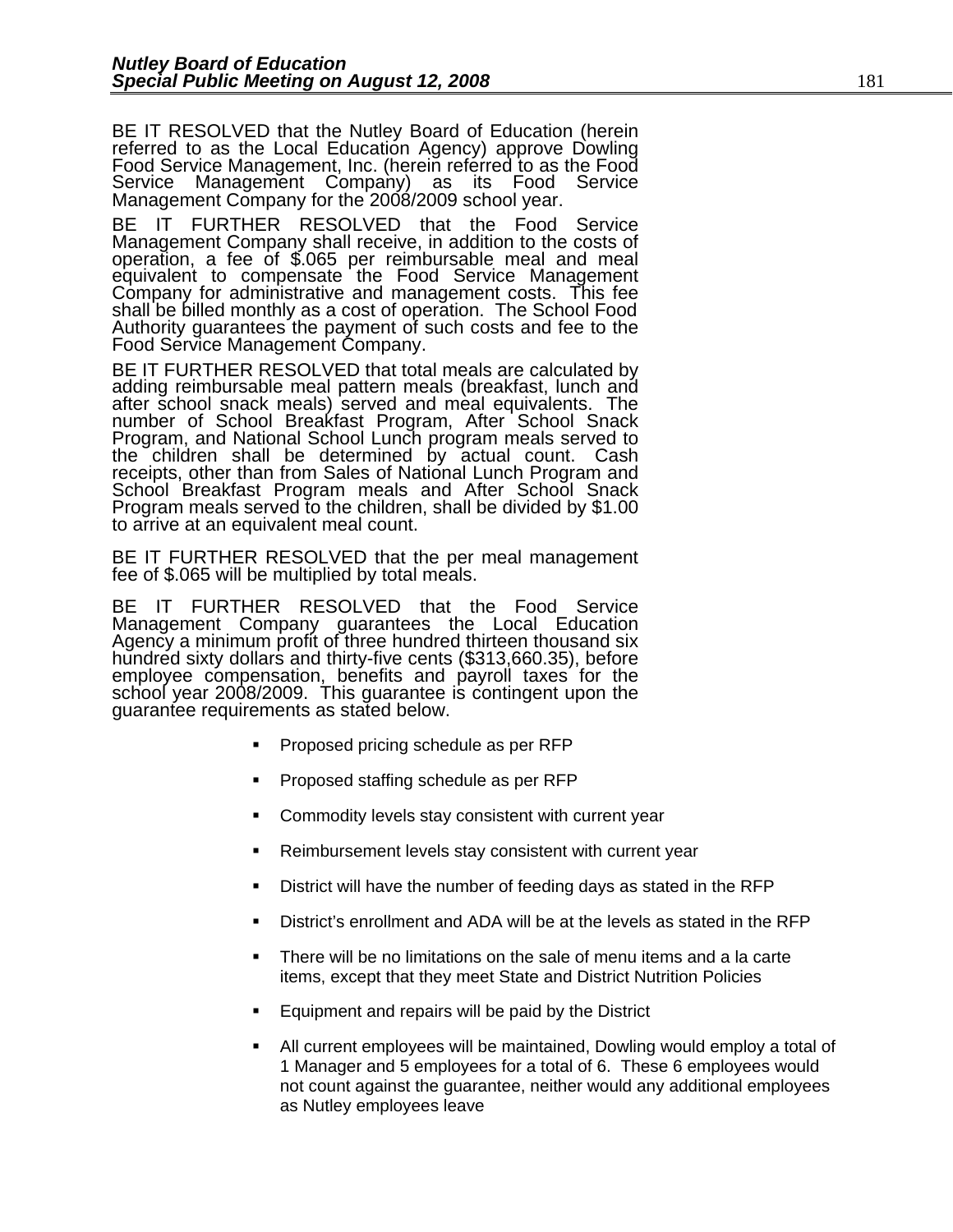- Current Nutley School District employees would remain and through attrition would become Dowling employees
- Cost of food and supplies based on June 2008, CPI. If cost of goods rises above this percentage, Dowling reserves the right to negotiate a mutually acceptable solution to Dowling and the District
- **Proposal based on the following:** 
	- 1. 5 % a la carte increase
	- 2. 5 % Satellite increase
	- 3. Increase in meal prices per RFP

# **APPROVE LETTER TO STATE OF NJ**

# 6. **APPROVAL OF LETTER TO STATE OF NJ**

Trustee Moscaritola moved, and Trustee Reilly seconded, the following resolution. Upon being put to a roll call vote the resolution was approved.

BE IT RESOLVED that the Board of Education approves the submission of a letter to the State of New Jersey Department of Education Office of Fiscal Accountability and Compliance regarding potential public school contract law violations.

President Casale opened up the floor for nominations for the open Board Member position.

Trustee Reilly nominated Steven Rogers, Trustee Moscaritola seconded the nomination and upon being put to a roll call vote the nomination was approved by the Board.

# **HEARING OF CITIZENS**

Resident Mike Russo asked about the investigations currently being done.

Resident Alan Thomas asked why Trustees Moscaritola and Reilly voted against the food service contract.

Resident Donna Ferraro asked if the Board would ever go back to a Board run food service operation.

Resident Paul Pezzicola asked when the independent audit would be available to the public.

Resident Mike Russo asked for a timeline for the letter that is going to the state.